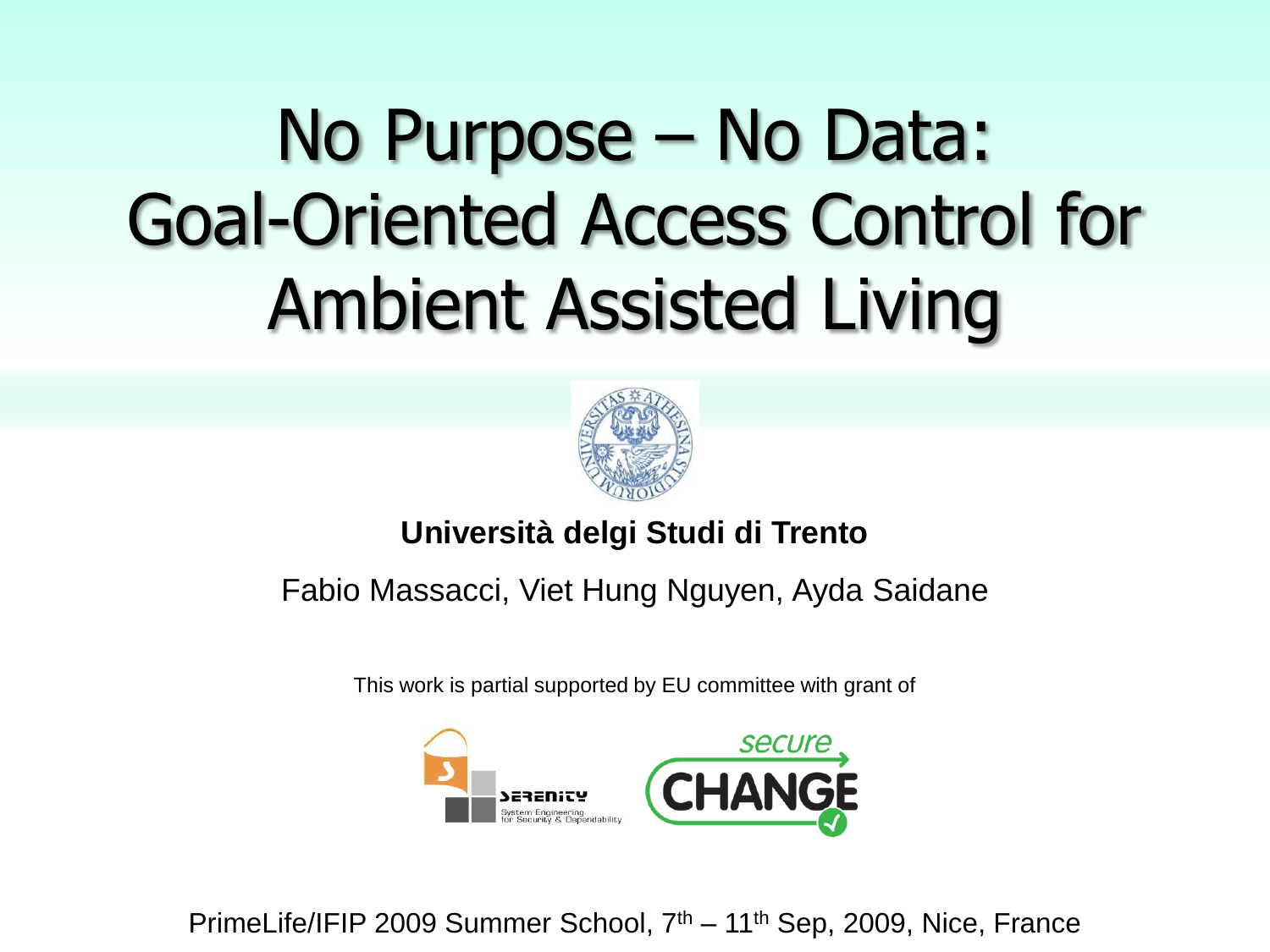



- Ambient Assisted Living (AAL)
- Demo
- Goal-oriented Role Based Access Control
- Summary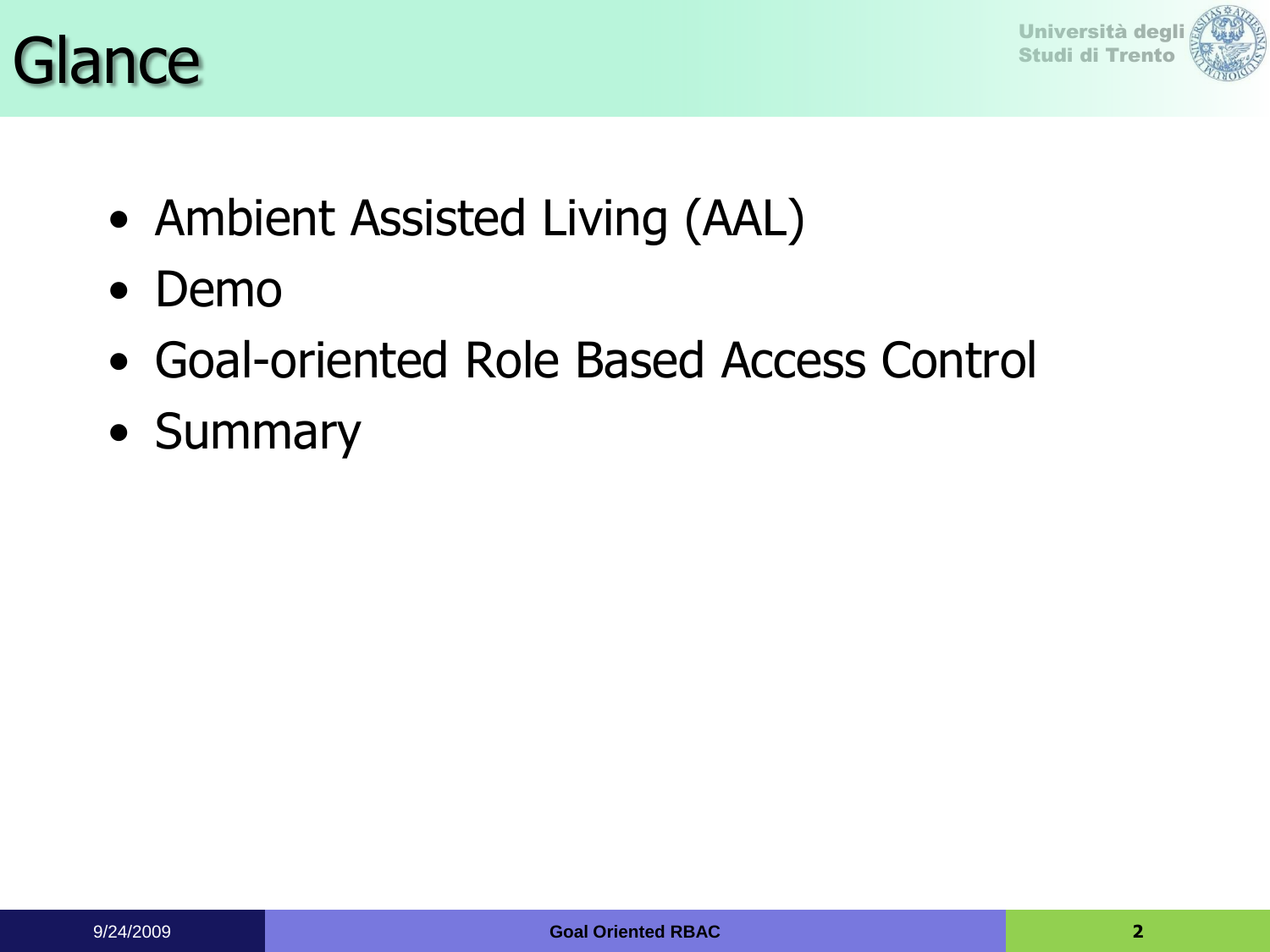## Ambient Assisted Living (AAL)



- AAL is a home environment enhanced with embedded technologies
	- Cameras
	- **Oximeter**

– …

– Smart T-shirt





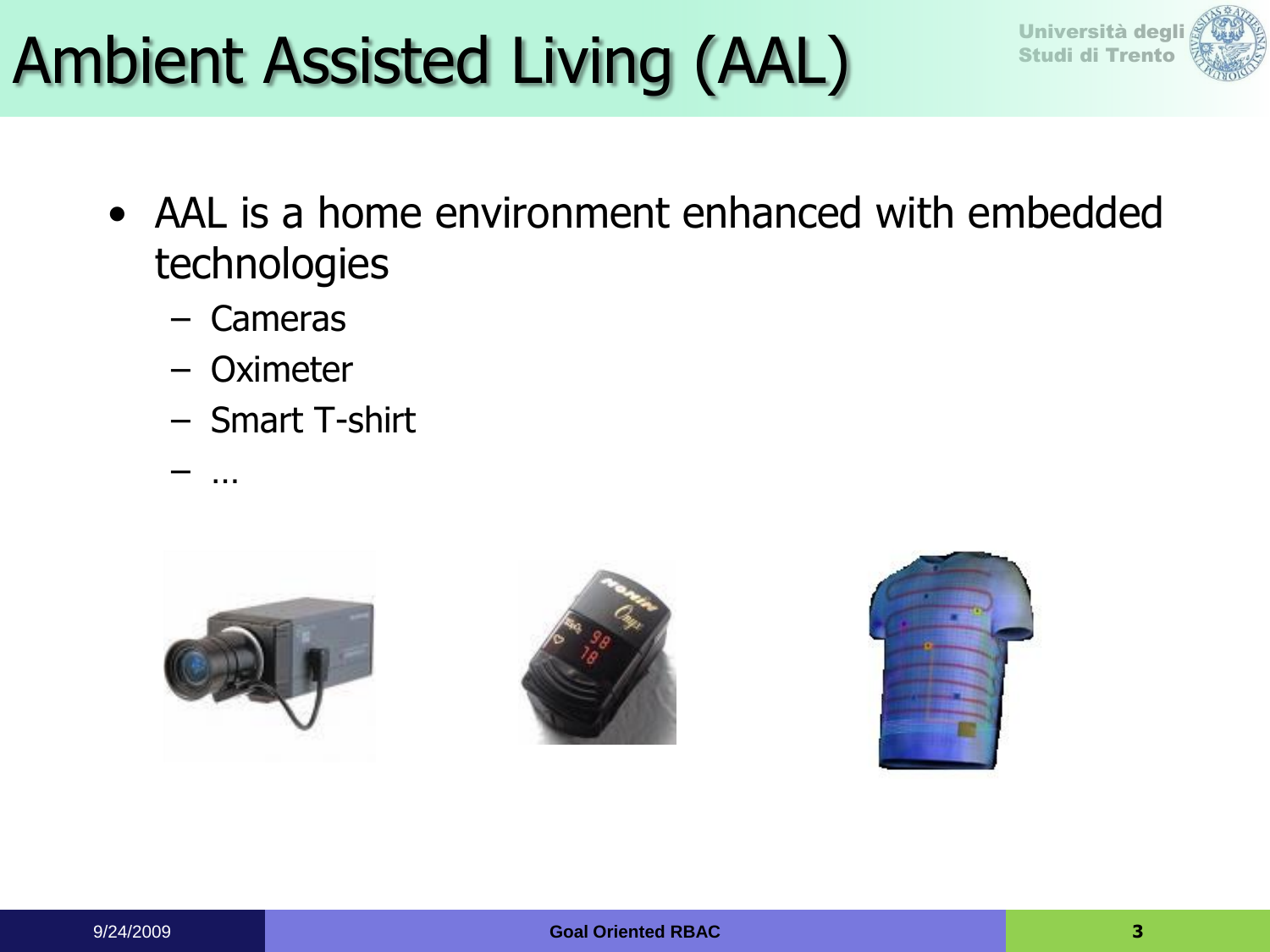#### Concrete scenario





- We do not want our medical data out unless it serves some purposes: privacy requirement
- We want to be monitored even if one of monitor devices fails: dependability requirement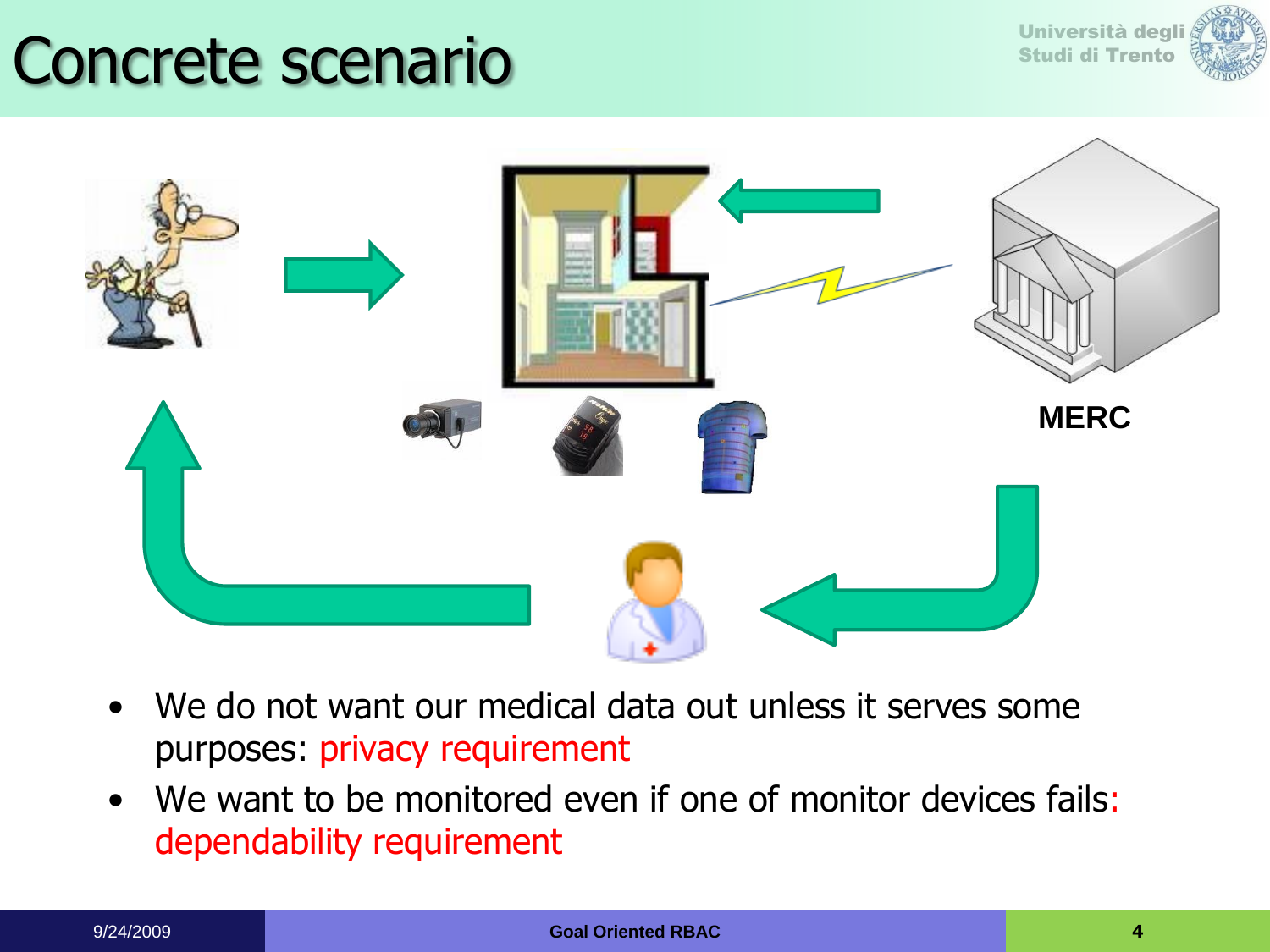#### Smart-Home prototype



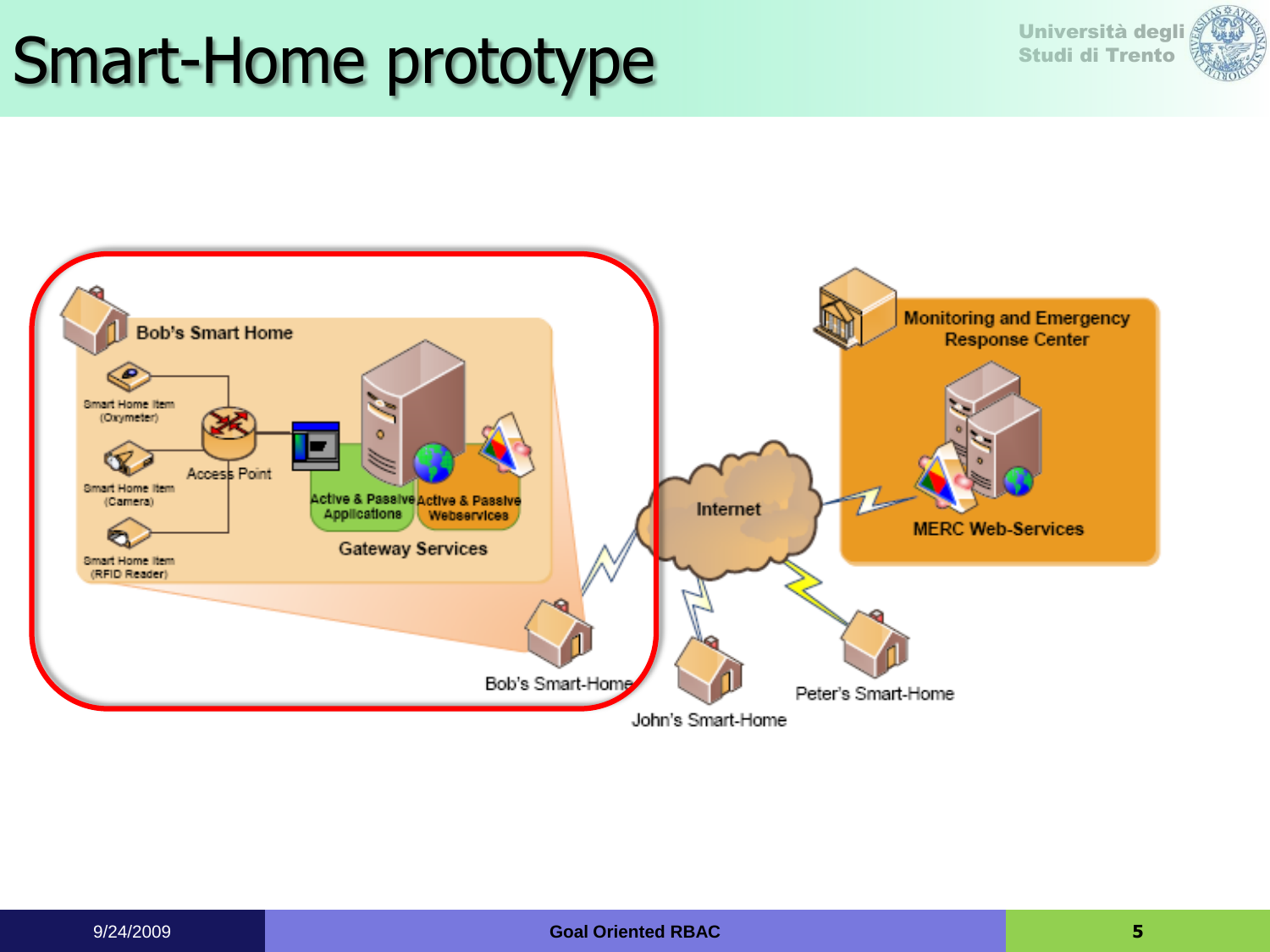#### Video demo

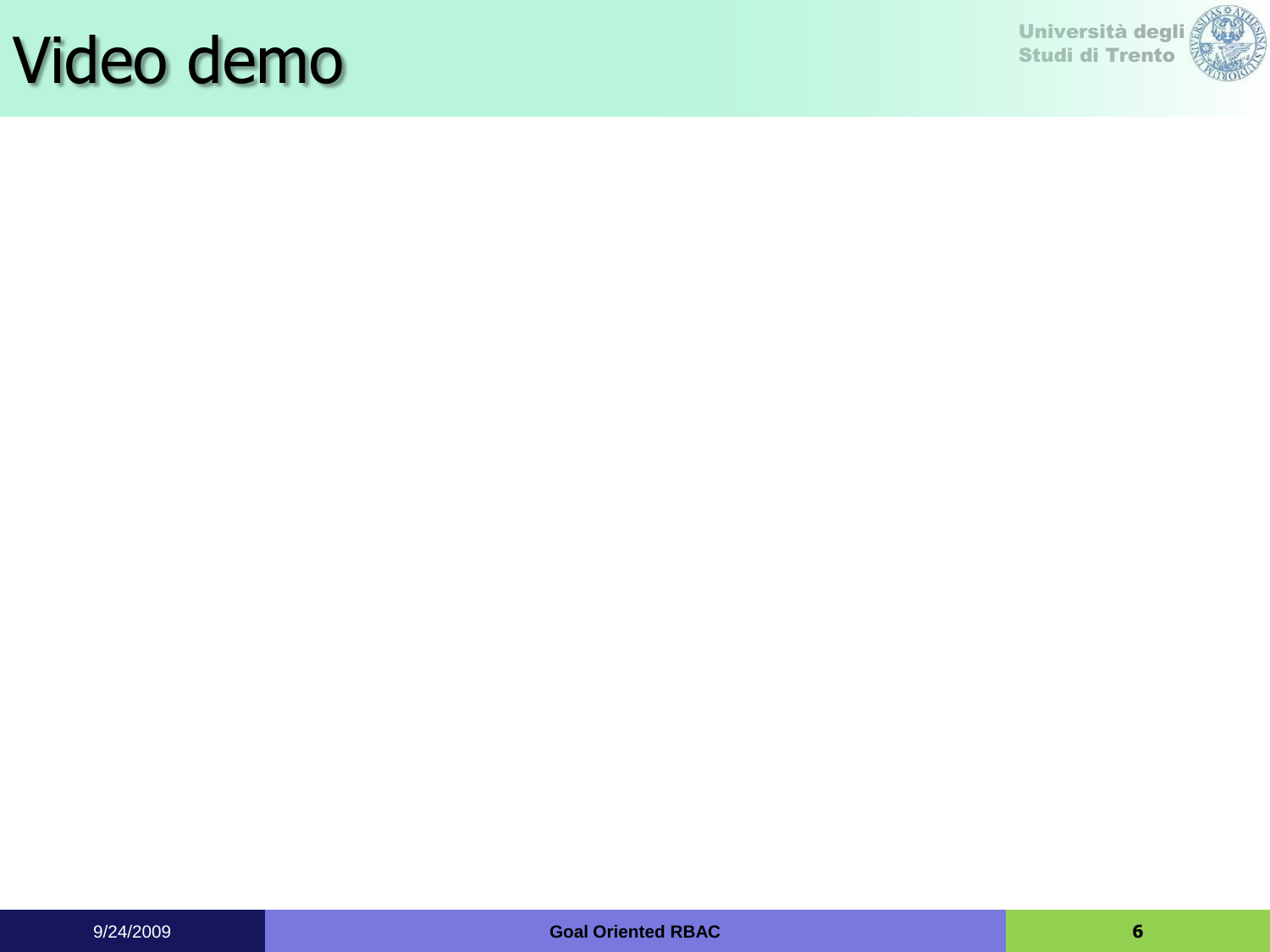# Organizational Model Studi di Trento



- Organizational Model
	- Goals, Actors

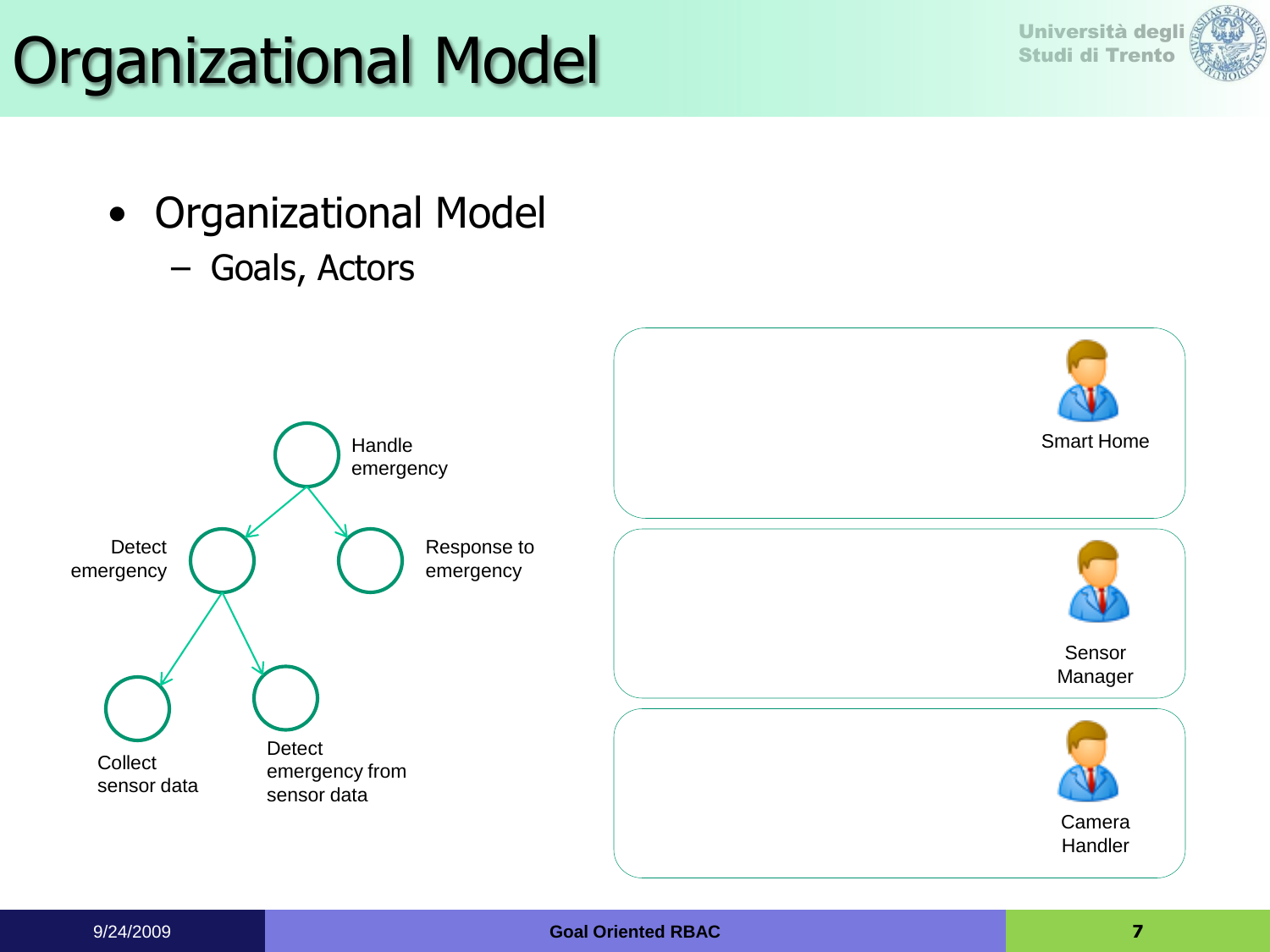# Organizational Model Studi di Trento



- Organizational Model
	- Goals, Actors, Goals-to-Actors assignment

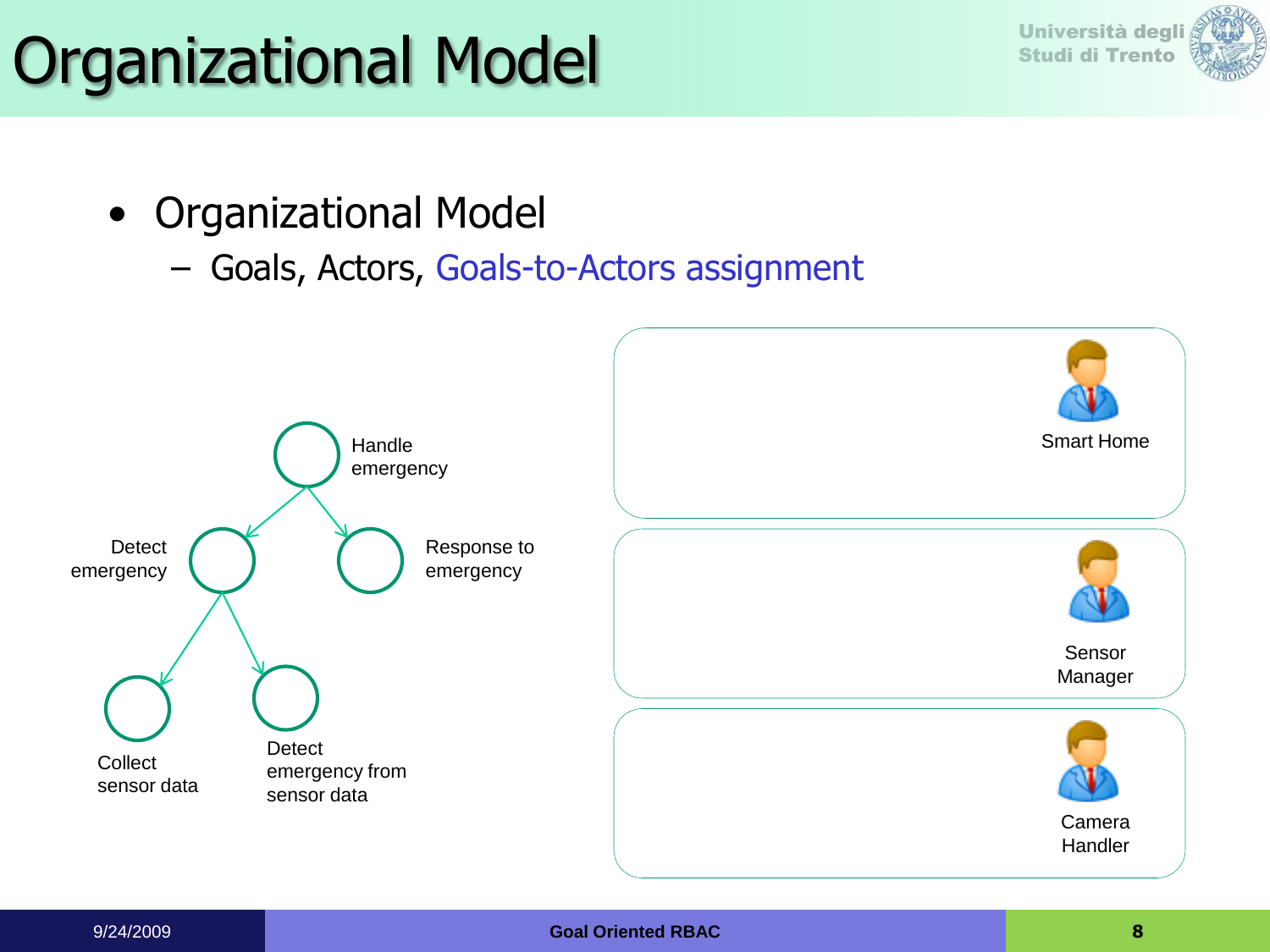# Organizational Model Studi di Trento



- Organizational Model
	- Goals, Actors, Goals-to-Actors assignment

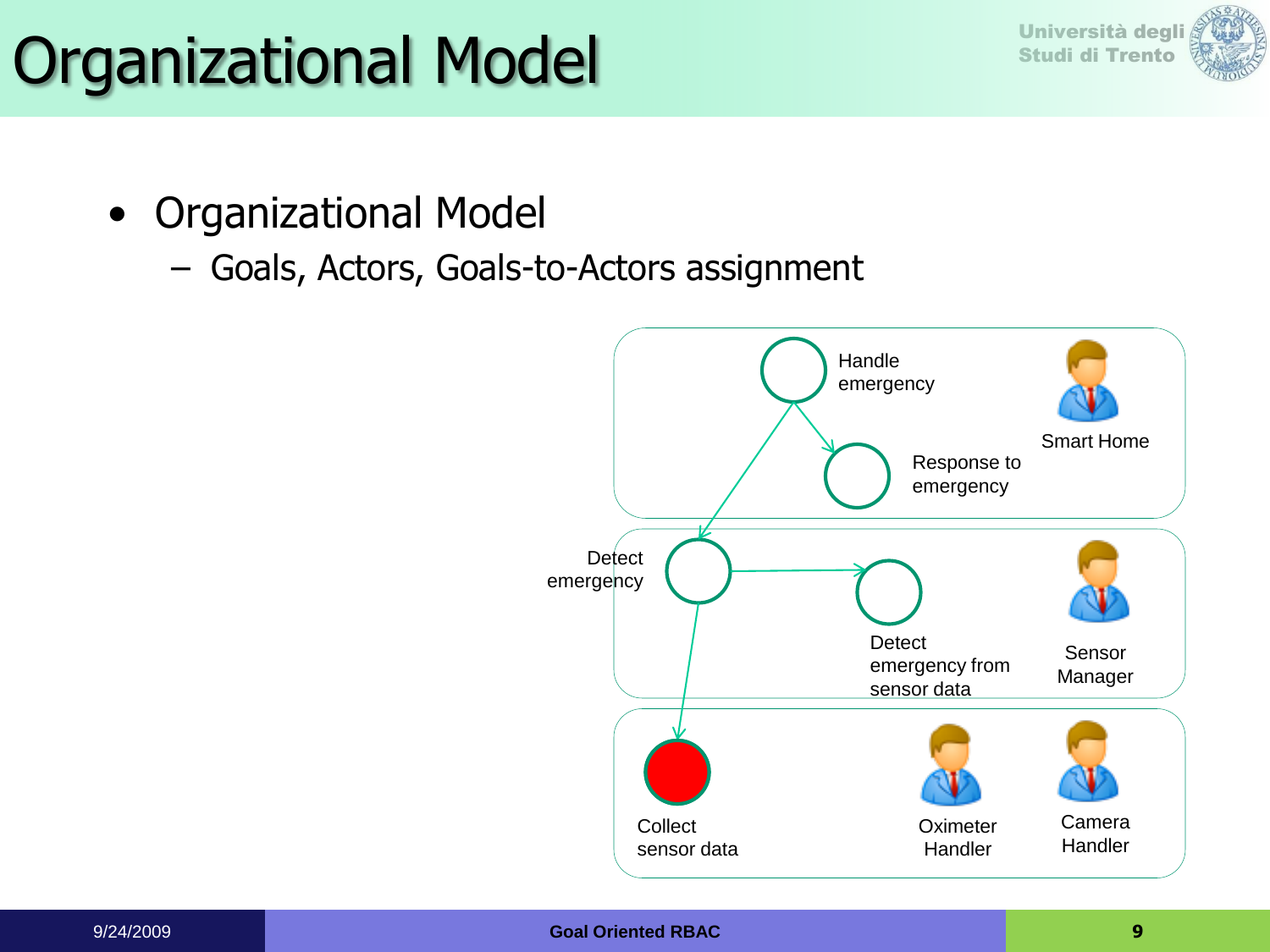



- Organizational model
	- Privacy goals
		- E.g., MERC wants to check out medical data for monitoring purpose
	- Critical goals
		- E.g., Access monitor devices' data in an emergency
	- Normal goals
- Access control strategies
	- Privacy setting
		- Privacy resources are accessed by authorized agents if and only if it is needed
	- Dependability setting
		- The derived permissions of all sub goals' resources are released once the user is authorized to fulfill the top goal
	- Normal setting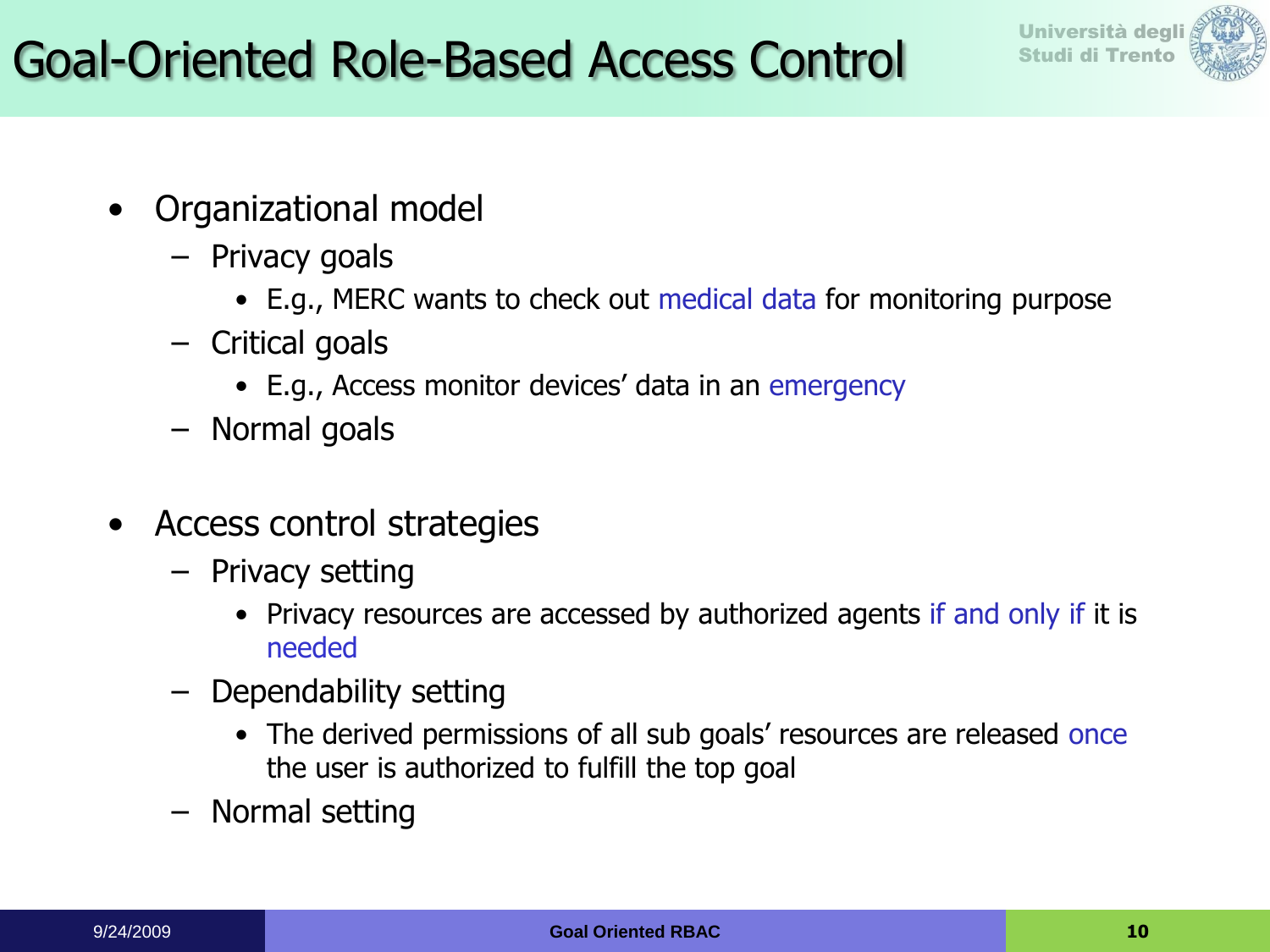## GoRBAC Architecture<br>
Studi di Trento Architecture





Agent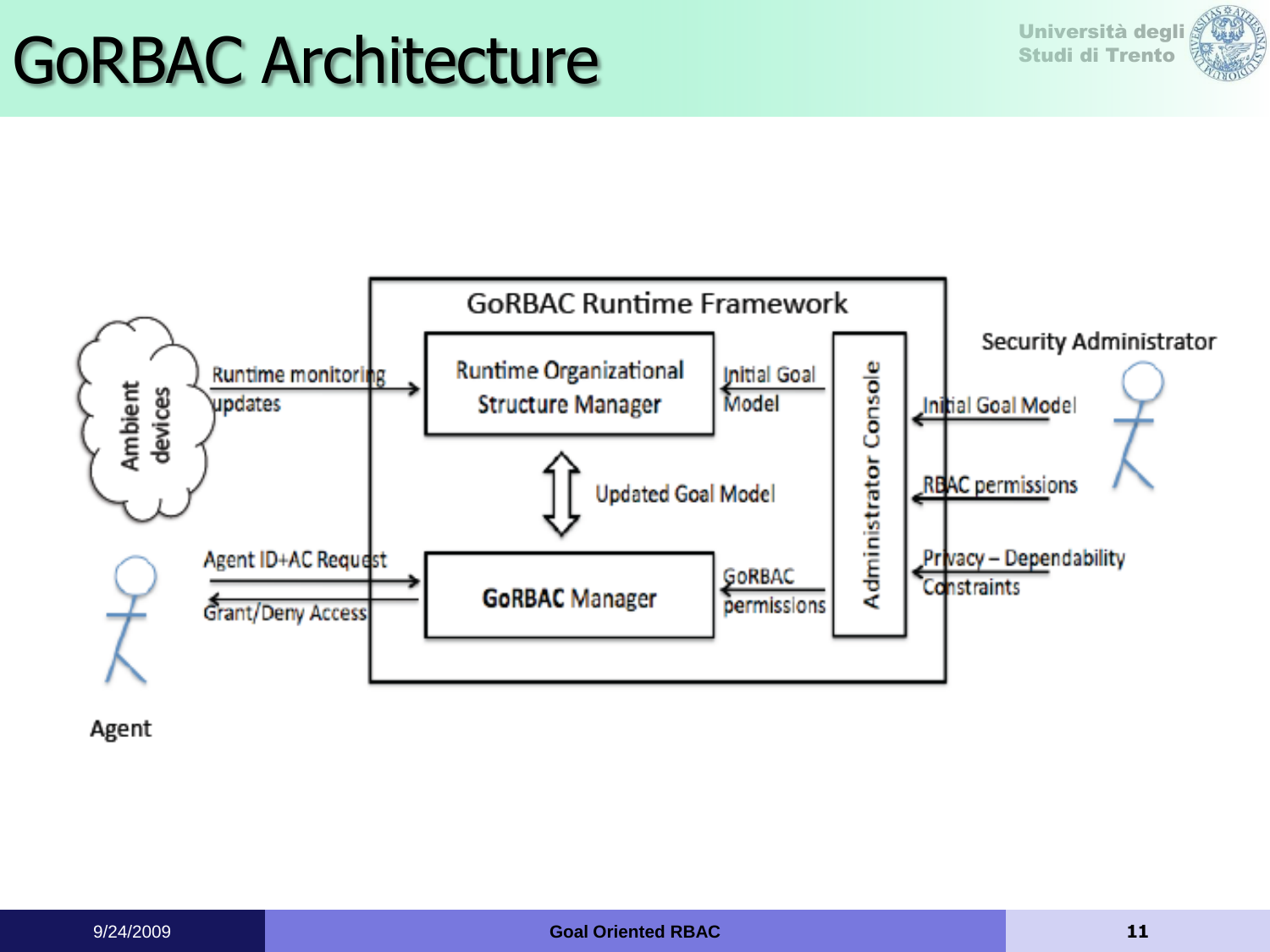### Prototype Architecture **Studi di Trento**



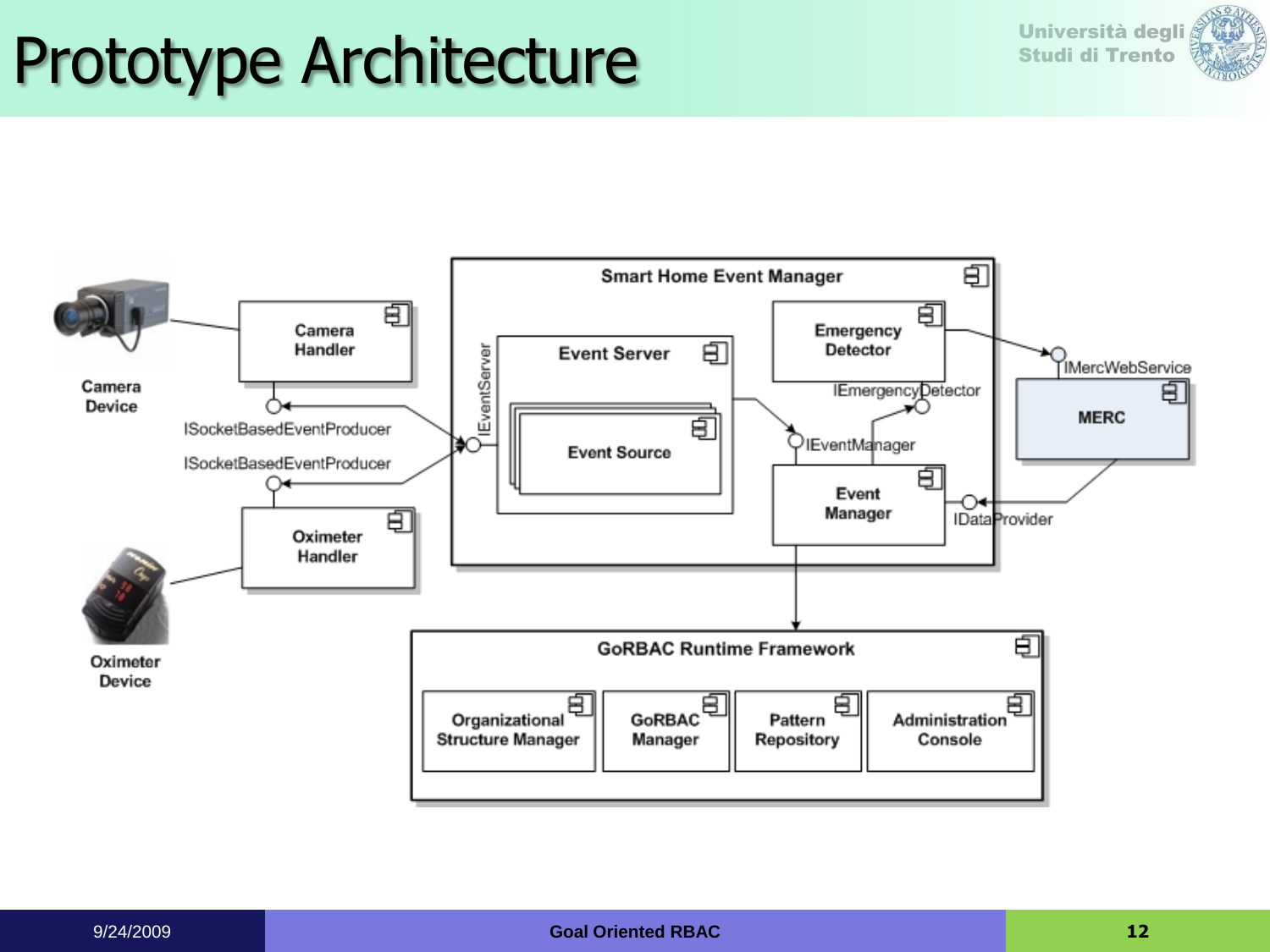

### Summary and the studi di Trento

- AAL security challenges
	- Privacy requirement
	- Dependability requirement
- GoRBAC for AAL applications
	- Privacy strategy
	- Dependability strategy
	- Normal strategy
- Smart-Home prototype

http://www.disi.unitn.it/~massacci/Download/SERENITY-MPEG.mpg